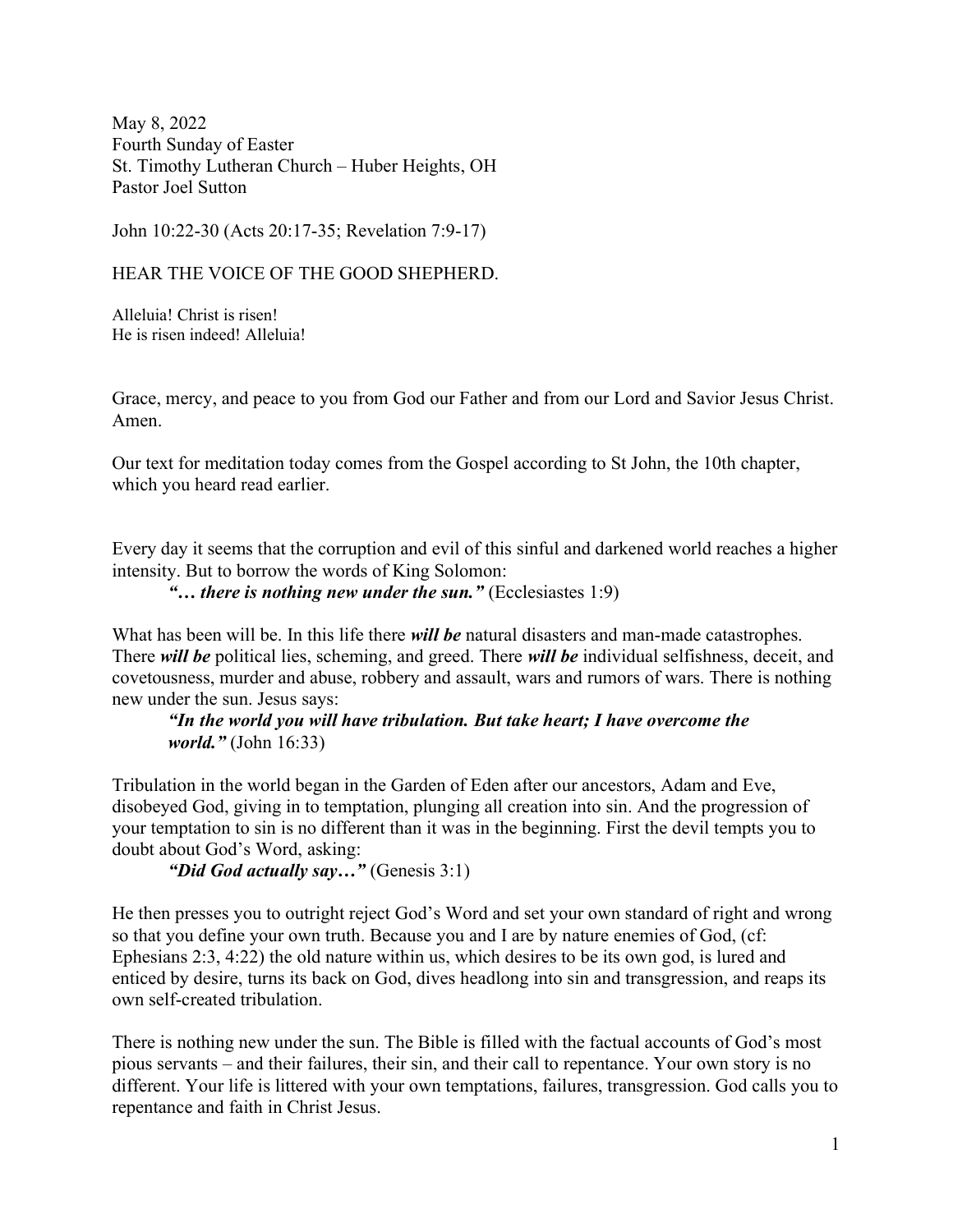Today is Good Shepherd Sunday. Every year on the Fourth Sunday of Easter, our Gospel reading is a portion of the tenth chapter of St John's Gospel which is known as the Good Shepherd chapter. Jesus says:

"I am the good shepherd. I know my own and my own know me… and I lay down my life for the sheep." (John 10:14-15)

This is Good News for you, me, and all people living in this corrupted and deteriorating world. Jesus has overcome the world, so you can take heart in the midst of your trials and tribulation, even while you wrestle with your own foolish and darkened heart, for in today's text, Jesus gives you a twofold promise against yourself and your weakness and doubt. (cf: Kretzmann, The Popular Commentary of the Bible, NT Vol. 1, 469) He says:

"<sup>27</sup> My sheep hear my voice, and I know them, and they follow me.  $^{28}$  I give them eternal life, and they will never perish, and no one will snatch them out of my hand.  $^{29}$  My Father, who has given them to me, is greater than all, and no one is able to snatch them out of the Father's hand." (John  $10:27-29$ )

When Jesus names Himself as the Good Shepherd, He is identifying Himself with Yahweh, the God of the Old Testament. All faithful Jews recognized Yahweh as Israel's Shepherd who sent prophets, judges, and kings to be His under-shepherds and lead them. After so many of the under-shepherds were unfaithful, God appointed his servant David as a faithful under-shepherd. (cf: Ezekiel 34:11-24).

In the 23rd Psalm, David declares that because the Lord is his Shepherd, he wants for nothing. He has everything he needs – and to this very day the Good Shepherd generously and lovingly provides everything needed to support body and life, to all people: the righteous and the unrighteous. (cf: Matthew 5:45) He continues to send His under-shepherds – pastors – to watch over and lead His flock by proclaiming the Word of the Good Shepherd and administering His Sacraments.

You might wonder how you can hear **Jesus' voice** by listening to your **pastor's voice** as he proclaims God's Word. New Testament commentator Richard Lenski rightly points out:

"[God's] 'word' signifies the contents, the 'voice,' the tone, sound, [and] personal peculiarity [of Jesus]. Both [God's Word and Jesus' voice] are inseparably bound together." (Lenski, The Interpretation of St. John's Gospel, 753)

Whenever and wherever the Word of the Good Shepherd is proclaimed, the sheep hear the Shepherd's voice so they might follow where He leads.

God obviously knew what He was doing when He chose the imagery of sheep to describe mankind. Sheep are gullible and move with herd mentality. When one moves, the others tend to follow – even if moving in the wrong direction. Sheep are *food oriented* meaning they can be led from one place to another with a bucket of food. You and I often blindly follow others and are easily led astray by the food of the latest fads and desires of the world. You follow your hunger for instant gratification, your hunger to have your desires stimulated by wealth, popularity, desires of the flesh, and hunger to be your own god.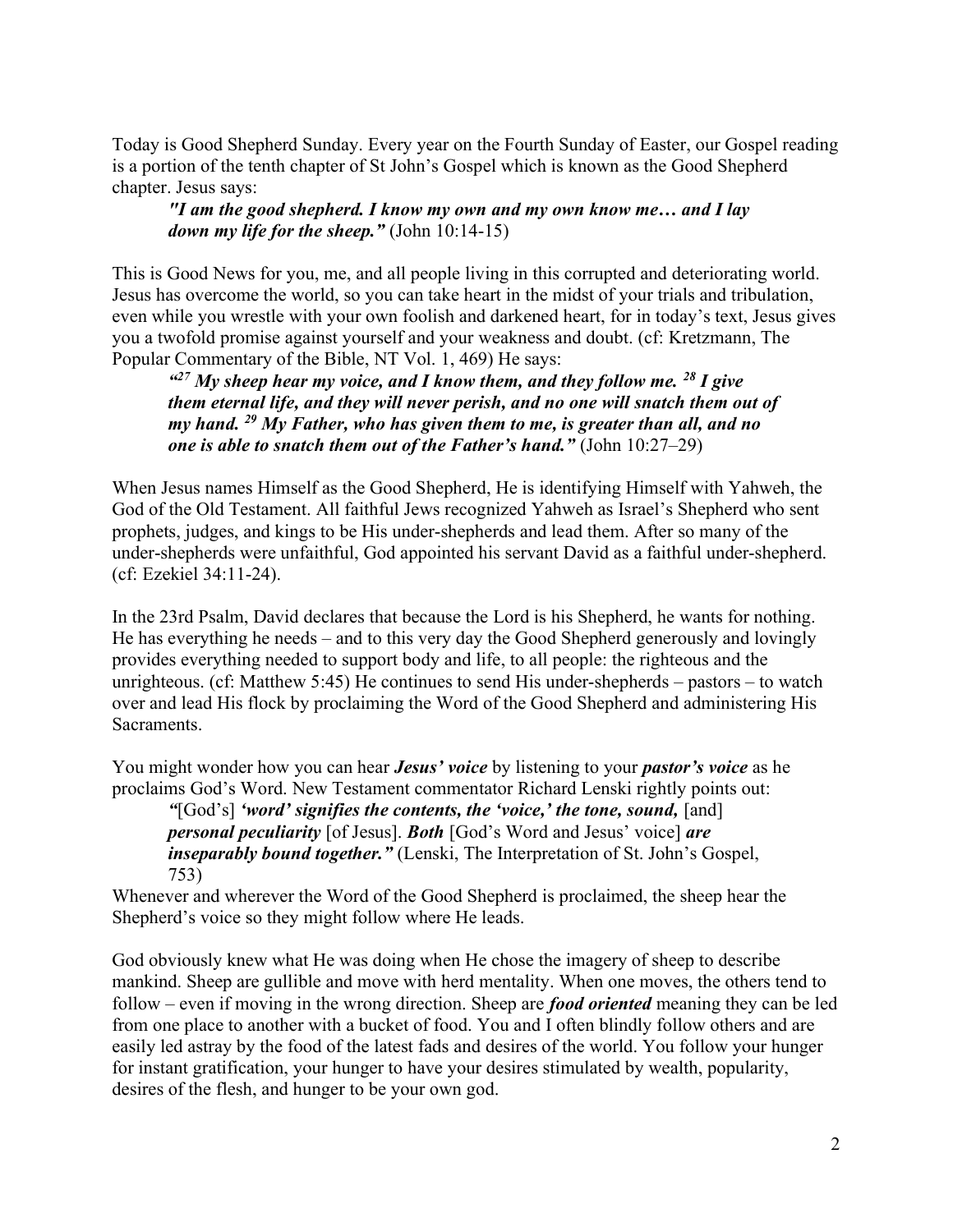This corrupt and evil world is full of thieves, robbers, and wolves doing the bidding of the devil, scheming and conspiring to kill the sheep. The evil one wishes to draw you away from the Good Shepherd because apart from the Shepherd, you are lost and in danger of death. Once you are drawn out of earshot of the Good Shepherd's voice, the unbelieving world attempts to confuse you and replace the pure Word of the Shepherd with the false word of the world. In our first reading today, St Paul warns faithful sheep about this very thing saying that:

"... fierce wolves will come in among you, not sparing the flock;  $30$  and from among your own selves will arise men speaking twisted things, to draw away the disciples after them."  $(Acts 20:29-30)$ 

Wolves preach twisted things such as there is no God, or God is dead, or claim that in the end everyone goes to heaven and there is no *hell*. Others preach that there are many paths to heaven and Jesus is *only one* of the many ways. Cut-off from the voice and real presence of the Good Shepherd wolves and thieves waltz right into the pasture, separate the flock, single out the weak and lost, and eat their fill. Without the Good Shepherd, there is no future for the sheep other than death. This is why St Paul:

"... did not shrink from declaring [and teaching] ... anything that was profitable… testifying both to Jews and to Greeks of repentance toward God and of faith in our Lord Jesus Christ." (Acts 20:20-21)

This is why it is so important to be here every week and hear God's Word proclaimed. It is important to read, mark, learn, and inwardly digest Holy Scripture so that you focus on the tone, sound, and the personal uniqueness of the voice of the Good Shepherd. While fierce wolves and false shepherds come to do their worst, for all who know and follow the Shepherd's voice –  $no$ thing – no one else – not even death – can separate you from the love of God in Christ Jesus our Lord. (cf: Romans 8:38–39)

The only thing that can cut you off from eternal salvation is cutting yourself off from hearing and following the Shepherd's voice. That is, despising God's Word, denying yourself repentance, Word and Sacrament, so that you become secure in your sin. That was the problem in our Gospel text. Jesus' reputation as a great religious teacher and worker of amazing miracles had spread far and wide. Even while His Words and miracles gave overwhelming testimony that He is the Son of God, the Jews refused to hear His voice. He wasn't the god that they wanted. They were not among His sheep. (John 10:24-26) They had been seduced and deceived by the voice of the world, selfishness, and desire for power.

Whenever the Word of the Good Shepherd is proclaimed, the sheep hear the Shepherd's voice. God has placed His under-shepherds as His mouthpiece to you, His sheep, to proclaim His Word to you and all people living in this corrupted and deteriorating world. By faith in the Good Shepherd, you can take heart in the midst of your trials and tribulation, in Jesus' two-fold promise to all who hear His voice and follow Him.

• First, Jesus says: "I give them eternal life..." (John 10:28) In God's Word of Absolution, you are forgiven of all your sins, the sin of being a gullible sheep, your selfishness, and your transgression. For where there is forgiveness of sins, there is life and salvation. In Baptism God washed your sin-stained robe and made it white in the blood of the Lamb.